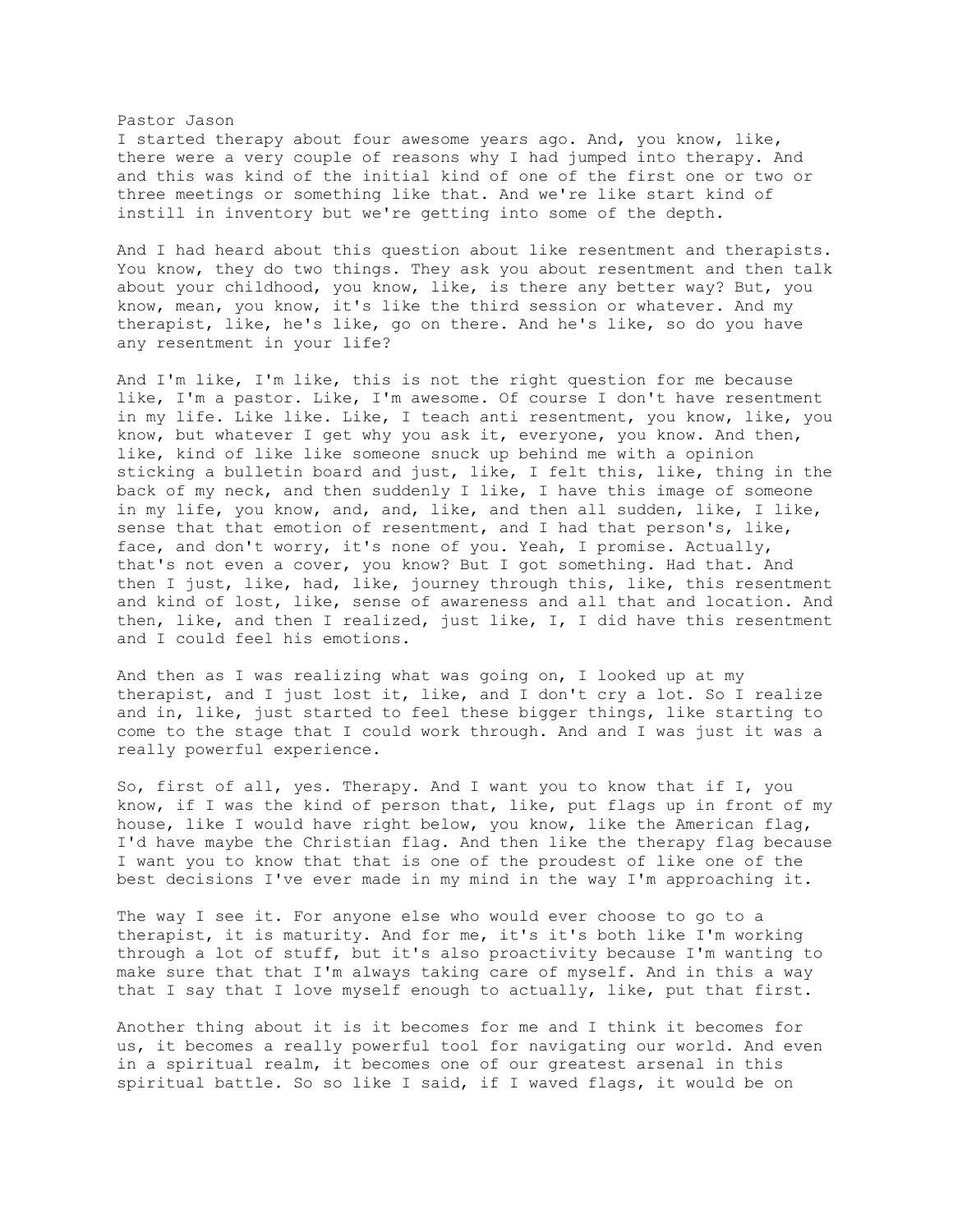there. If you are if you have long time refused therapy, I want to encourage you on a pray for you to consider it.

We make referrals all the time. If you're there now, I want to celebrate you and just lift that up. Second of all, what I want you to see this morning is we get into the sermon series this morning is that in that moment, something really happened. First of all, my therapist helped me name something and God like, you know, the back of my neck with a pin and that was awesome.

But I begin to name it and realize, oh, I do have this. And then I was able with him after that to really start investigating it and figuring out, like, why that was going on, why my heart was kind of in that state, and then like to get to the bottom of it to really, like, be able to to understand it as I was investigating, understanding what was going on and, and, and how that all came together.

And it was in that process that I really experienced a profound sense of freedom through that. And thank goodness, like, God didn't let me off the hook and try to just act like I don't, you know, deal like deal with all those things that everyone deals with. But we are in our third Sunday of this sermon series called Good Soil, and we are continuing this with this notion of relationship, knowing that God created relationship as an essential foundation for our faith, for our faith.

We have to understand and excel at relationships in order to have a faith relationship with our Lord and Savior, God and Creator and His Spirit, moving and working through us. And additionally, the Kingdom of God is built on relationship, is built on a relational bond between the people of God, because otherwise, if the body didn't have those ligaments and joints holding it together and muscles and all of those soft tissue kind of things, the body would fall apart and so would the Kingdom of God.

If we do not have the relational bonding and grounding within us and deeply about us. So that's what we've been talking about. Jesus even talks about the parable of the sower, of the seeds and the good soil. Right. You know, and he throws the seed here on the path and, you know, gets trampled over and some get swallowed up by thorns.

The worries of life and all that and some get snatched up by the birds. And that's like the enemy. Birds are real, I think. So if you have no idea what I'm talking about, just Google it but so like, you know, and then there's like the good soil and the were the seeds, the word of God. But what what we understand is like the produce, the fruit of God's word in good soil, manifests itself powerfully in relationships, manifests itself powerfully in relationships.

And so so there's no way around it. We've got to work on this stuff. And good soil is all about the relationship internally. Like the, the how good our climate is, how good our soil is for relationships to grow. So first week, Derrick came up and gave an incredible sermon. You first have to be in good with the gardener to have good soil.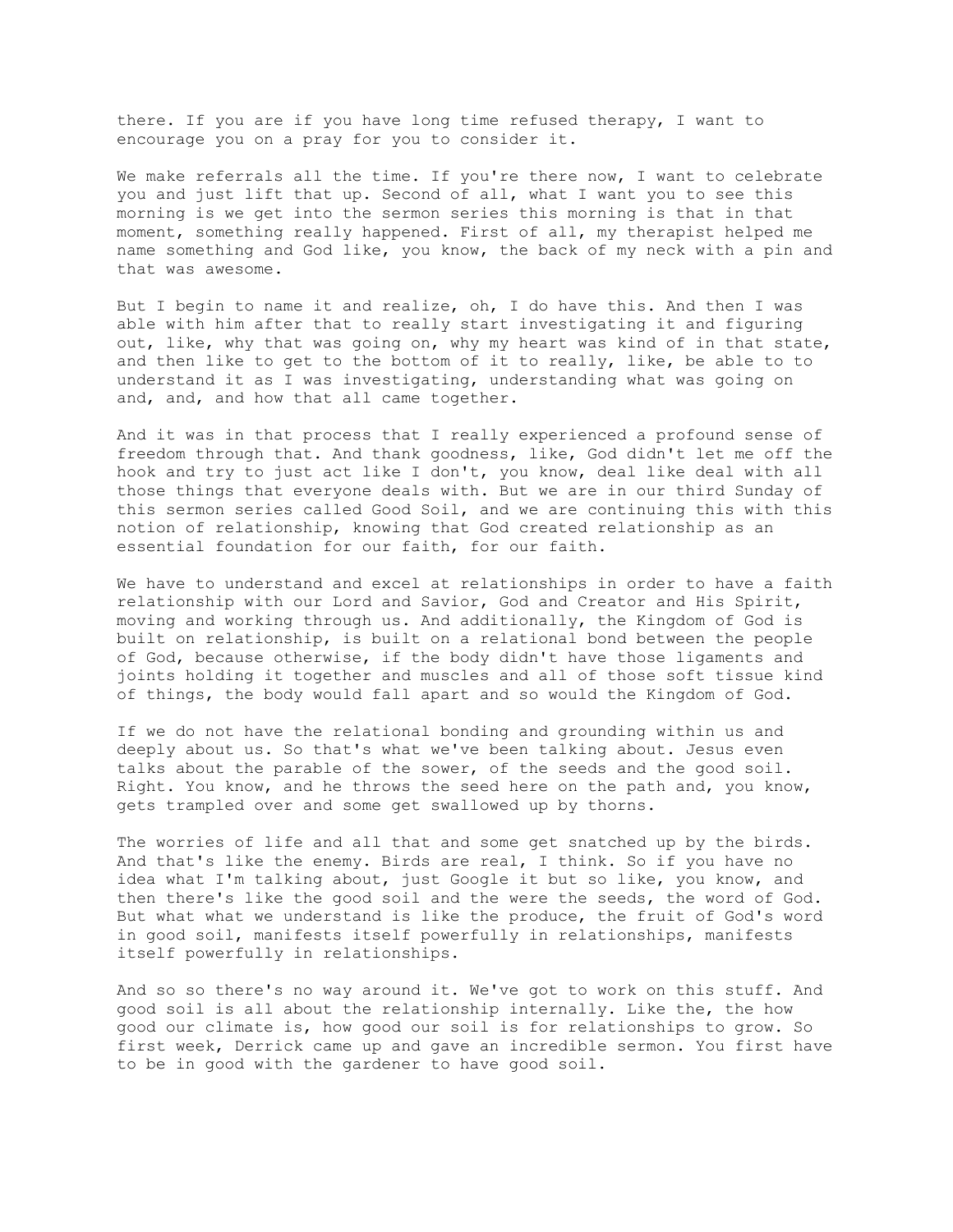That's that's step one. And then last week, Pastor John talked about you've got to be like you have to be good with yourself. Like a soil has to be able to call itself soil and be OK. With being dirt, you know? So we have to like to love ourselves and we have to have a good foundation with ourself.

And today then we're going to kind of transition the series and now start talking about the condition of the soil itself. And I've never had this done, but I think I probably should because like my backyard super green in my front yard looks like it's still like in the dead winter. So I'm not sure what's going on there.

But like if you if you ever have one of those people come out or maybe you are one of those people and you're awesome, but they like take a probe and, you know, test the soil and see what what the levels are and just like, you know, your yard or crops, you know, you have to know what's in the soil and what's missing from the soil in order to grow good things.

So we're going to we're going to be testing some soil levels. And today we're going to test the first level of forgiveness. And and in this this sort of this reconciliation quality of your internal heart, your soil. And this is all going off the basis today of this one point.

Your capacity to have a good relationship with God in others is determined by your forgiveness levels. That's the bottom line. That's one of the levels that needs to be really healthy in your soil in order for you to have good relationships. All right. So one thing I want you to know, you know, like being Mothers Day, like I almost was like, ooh, maybe I shouldn't let anyone know I'm talking about forgiveness on Mother's Day.

Like, it's kind of seems contradictory, like, woo hoo. And also, like, that's the topic we're most afraid of. And but but what you need to know is that we didn't, we didn't say, oh, it's Mother's Day, let's talk about forgiveness. But we also know that that this is a really important topic and may actually be really relevant to some of our relationships that we can focus in on.

And there may be forgiveness that needs to happen between you and your mother or you and your offspring or another relationship. And they may need to be smart. And so this is really a pretty important topic to cover. So so when it kind of comes to all of this, you know, talking about resentment and and things like that, one of the things that really came clear to me, so I thought like, again, like I'm a pastor, like, of course, I'm good at forgiving.

Like, I got that down pat, right? You know, I'm like I'm professional. And and of course, I don't like walk around with any sort of like ill feelings towards anyone or or like I'm not like in that state where I don't talk to people because they, they done me wrong or something like that, you know, like, so you know, I've always kind of thought of myself as super uber healthy in that area.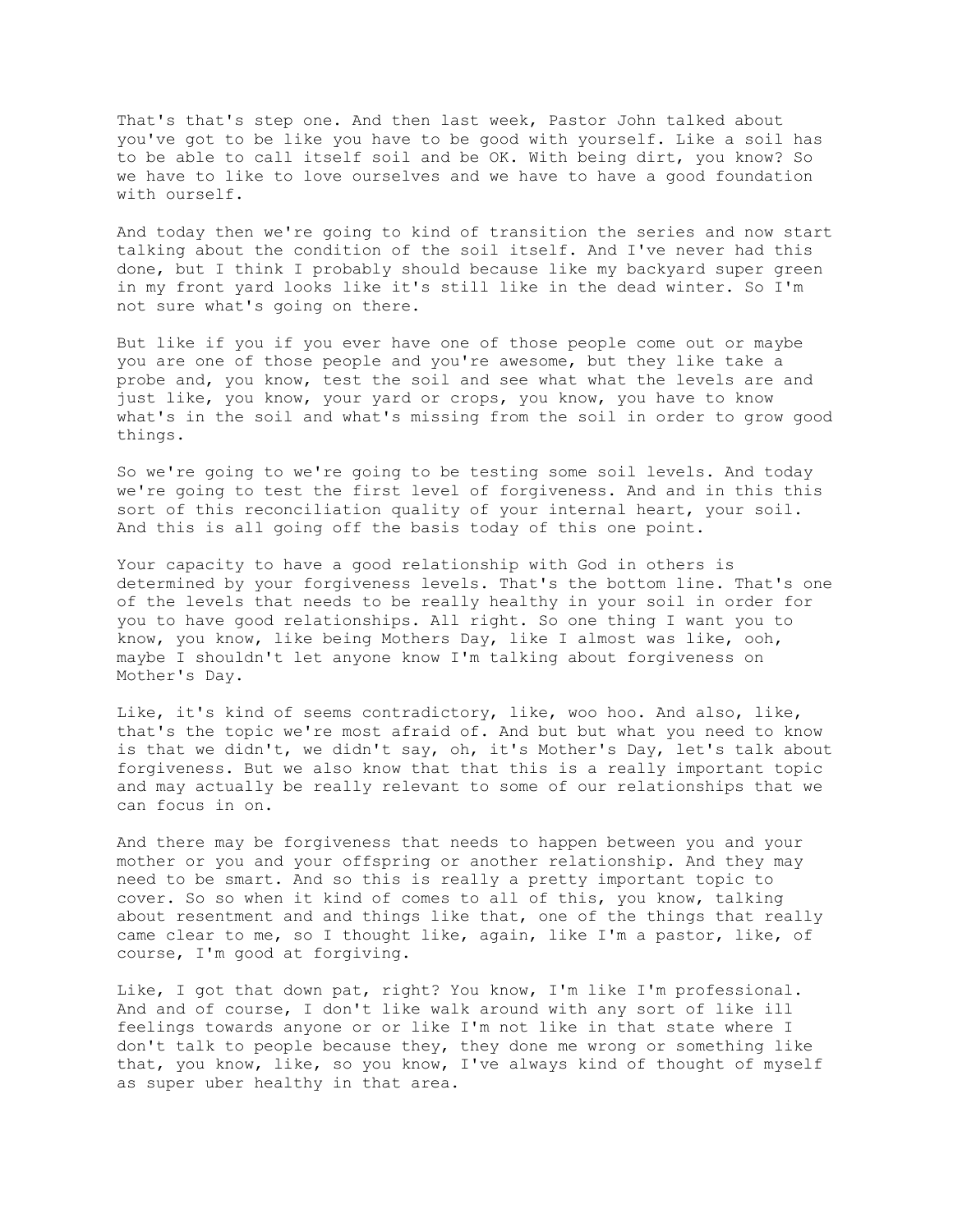But what I've kind of realized is that that's actually something that I probably need to work on the most because in my like super Uber, like, positive thinking kind of world and life and heart, what I was figuring is, well, if I just don't think about it or if I never have to deal with it, then then it doesn't exist.

So I wouldn't necessarily calling it shoving it down because I don't really repress things. I just, you know, for my own sake, I just say like I just set it aside and also it sounds very much better but you know, like so, you know, there's a difficult conversation or a difficult thing that happened or in my mind, I just decide that someone is just like I'm not jiving with that person.

Then my strategy has just been like, oh, you know, well, I won't like I won't go to their Facebook page. You know, if we're in the restaurant then I'll just, like, say, really nice and, you know, and not stay long. And, and so like, I just figured like, I must not have any problems with relationships or forgiveness because because I don't have any of those other things.

But the truth came out the to myself that I may not be as good at that as I thought I was and that I may actually need to take some things that were sitting on the side and bring them to the forefront and work on them more intently and work through them and really process through that. Because ultimately, unless unless we're working through them and like holding them and really like letting them be, we really are just like sending a message or just letting them build up and and, you know, so we're on this good soil theme.

What's one of the most, you know, reliable things you can count on in eastern Nebraska? Soil somebody noses someone in construction. What are we going to find three feet down? Yeah. There you go. And we are all shoving that aside how you're going to make us talk about clay. So so Nebraska has a huge amount of clay in its soil.

And part of that's because like we're downstream from a lot of mountains and part of it's because we used to be like this big inland ocean. And so clay is essentially like the tiniest particles of dirt beyond salt, even tinier than that. And they have been settled and then compacted over a long, long, long, long, long, long time.

And so, you know, so you what happens is if you're not dealing with these things, you get clay and what do we know about Clay, man? It's a deal breaker in a lot of ways. It's really, really hard to dig in first of all, but it's really hard. So ruts have a very hard time, like thriving or actually growing in clay because it's just really impenetrable.

The other thing that we know about claim is that it is it's really dense in the way that um, then that it actually like absorbs a lot of moisture, a lot of nutrients. So, you know, it actually like Rex Foundations, right? You know, like so our house was built in 1940 in an area where the houses were built, you know, early 1900s and as we were purchasing our house it wasn't a question of whether there was some foundation troubles, the question was how bad were they because the, the, what happens to clay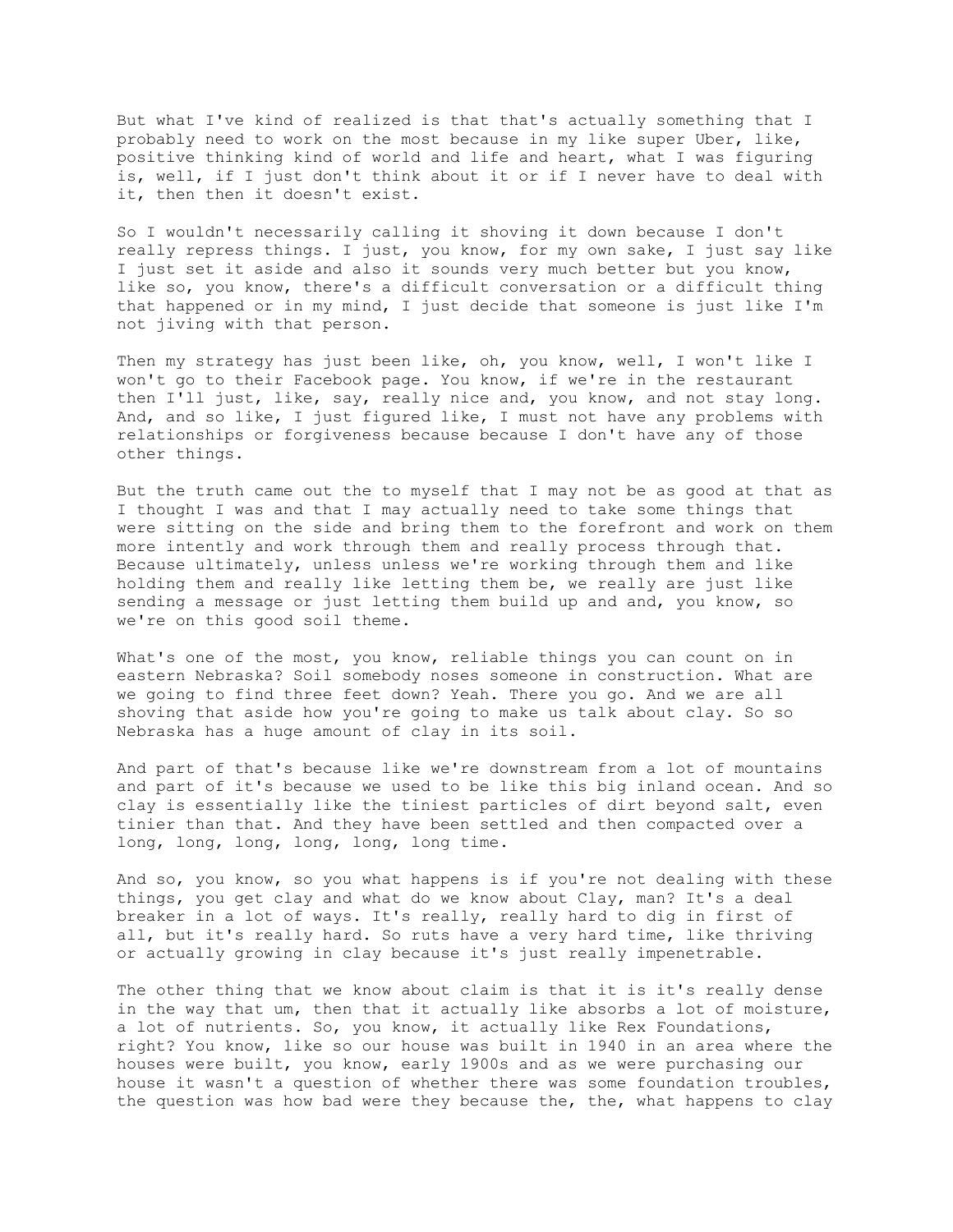is it swells when moisture hits it and then it lets it go over its moisture.

So then it contracts lot, it shrinks and and so then foundations, you know, they're either getting pushed in on or suddenly don't have that pressure and then they fall out causes a lot of troubles. The same thing with resentment. So clay to soil is resentment to the soil because resentment makes our souls, our hearts really hardened. It makes it difficult for things to get in.

It won't release the nutrients. They're all packed up in there and it's unyielding. It just won't release anything. And then in different times of crises, resentment either swells and gets really big and and crowds out other things kind of like a cancer or it shrivels up and then depletes us of other things. So the bottom line is resentment in our hearts.

If you if you did this, if you like, put your hands up here and you can do this if if this helps you actually put down your phone and get into the message here, you know, if you like, if you clenched your fist until you get that little white knuckle kind of thing going on. And then someone said, here, take this or here, give this like it.

Resentment was too tightly closed. Fists means you can't receive or give anything unless you're awkwardly trying to like grab it with your elbows.

So we have to get rid of resentment. Resentment has to go. That's the bottom line. I love this. Paul really provides this notion in his letter to the Ephesians, and Paul really is talking about the unity of the body of Christ. All the way through Ephesians, and he talks about the power of grace and how it brings us together and humility being at the core of our of our seeking God and then fulfilling our purpose.

And and I love this. I kind of straddled two chapters here, but Paul wasn't really writing in chapters, so I figured it was probably OK. We're the one who made the chapters, but I want you to hear Paul's words. So the church in Ephesus and in see if you hear a note about resentment or forgiveness in their past, starts out in this portion and says, so get rid of all bitterness, resentment, rage and anger, resentment, brawling and slander and what quit doing that along with every form of malice.

Well, I, Paul's like not tip toe and he's like, get rid of it, get it out, be kind and compassionate. To one another. And I would say instead, be kind of compassionate to one another, forgiving each other, just as in Christ through his sacrifice and his love for you before you loved him or even asked for forgiveness, forgave you.

Moving on to chapter five, verse one, and follow in God's example. Therefore, as dearly loved children and walk in the way of love just as Christ loved us and gave himself up for us as a fragrant offering and a sacrifice to God just as God loved us has a pretty powerful words to realize that this whole thing about forgiveness is not just like a supplemental thing or like a like an optional up.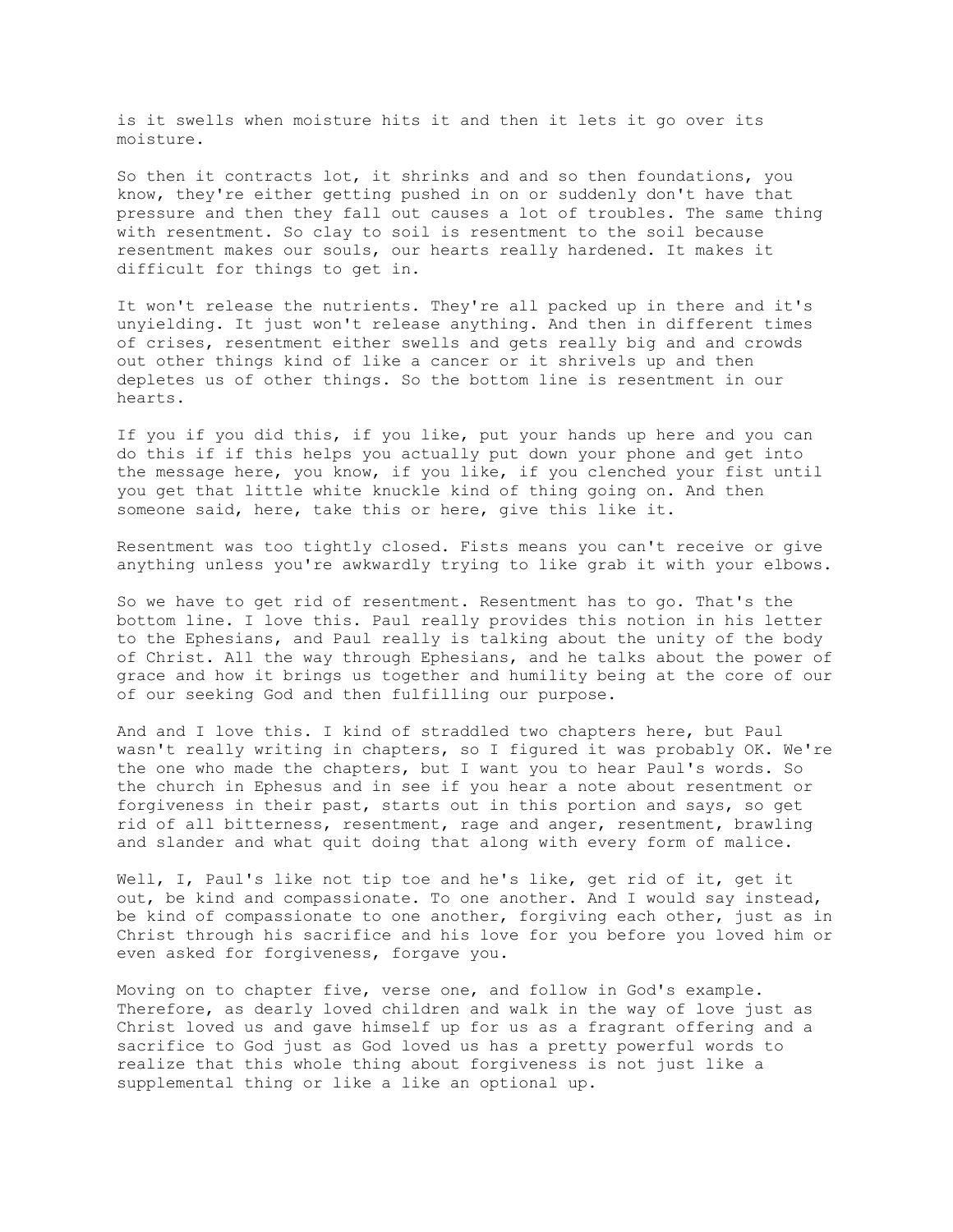Like, you know, you're planning a cruise. And while you can do the day trip called forgiveness if you want, it's a little extra money like no, this is the cruise. Forgiveness is that the very heart is the very heart of the message of Jesus Christ. Is that the very heart and the foundation of God's love and pursuit of you.

It's the core of the message to us in Christian living, in living and becoming more and more like Christ so ultimately, if resentment has no place and is really something that we're being told to get rid of and let go of, then there has to be something, a tool or a mechanism that does that. And it is ultimately the surprises here.

Forgiveness forgiveness is what loosens the soil of resentment. Now, I want to take a pause here. Sometimes when we think of resentment or when we think of forgiveness, we often get the idea that resentment always comes out of an event of being hurt. And so sometimes it's a little bit easy to skim over resentment because we can't trace anything back to a specific event or we don't feel like we have the right to be upset because there was no event.

And it's just this weird thing going on. But what we know about resentment is it is directly tied still to forgiveness, because forgiveness is something more than just saying, I forgive you. And it is ultimately like clay. It is the overtime, slow compiling and compression of these tiny particles of things. So even in my own resentment, the person I was the of like that person has actually been kind to me all my life.

Like they didn't do anything wrong. They didn't hurt me in any way. It actually spun way back to something else that happened in my life, in my childhood. And, and ultimately then I projected that onto this thing. And I was mad even though there was no event and yet the only thing powerful enough, the only like crowbar strong enough, the only breaker deep enough and wide enough to really get at that clay was forgiving was forgiveness.

So just like with Clay, I mean, I did a lot of Googling, um, huh. Like, you want to break up your clay in your yard and make it better to grow things. They say, you know, put a whole bunch of other organic material on it. Like bark and, and grass and, you know, things like that. Most things like that can actually loosen up your clay, give it more chances for water.

To surround the clay and kind of loosen it up and even erode it and dissolve it a little bit. There is incredible, incredible nutrients rich, whatever things in clay, it's just it won't give it away because it's so bound up so that is the same thing for our resentments. Soil like forgiveness is what kind of runs through there and really loosens it up.

So now the question is how do we forgive? Right? Like if I sent you out of here right now without at least broaching that conversation, there's not going to be a lot going on. In fact, you might even stay further away. But what we know about forgiveness, one, I want to clear something up really quickly. So there's been this like age old debate and it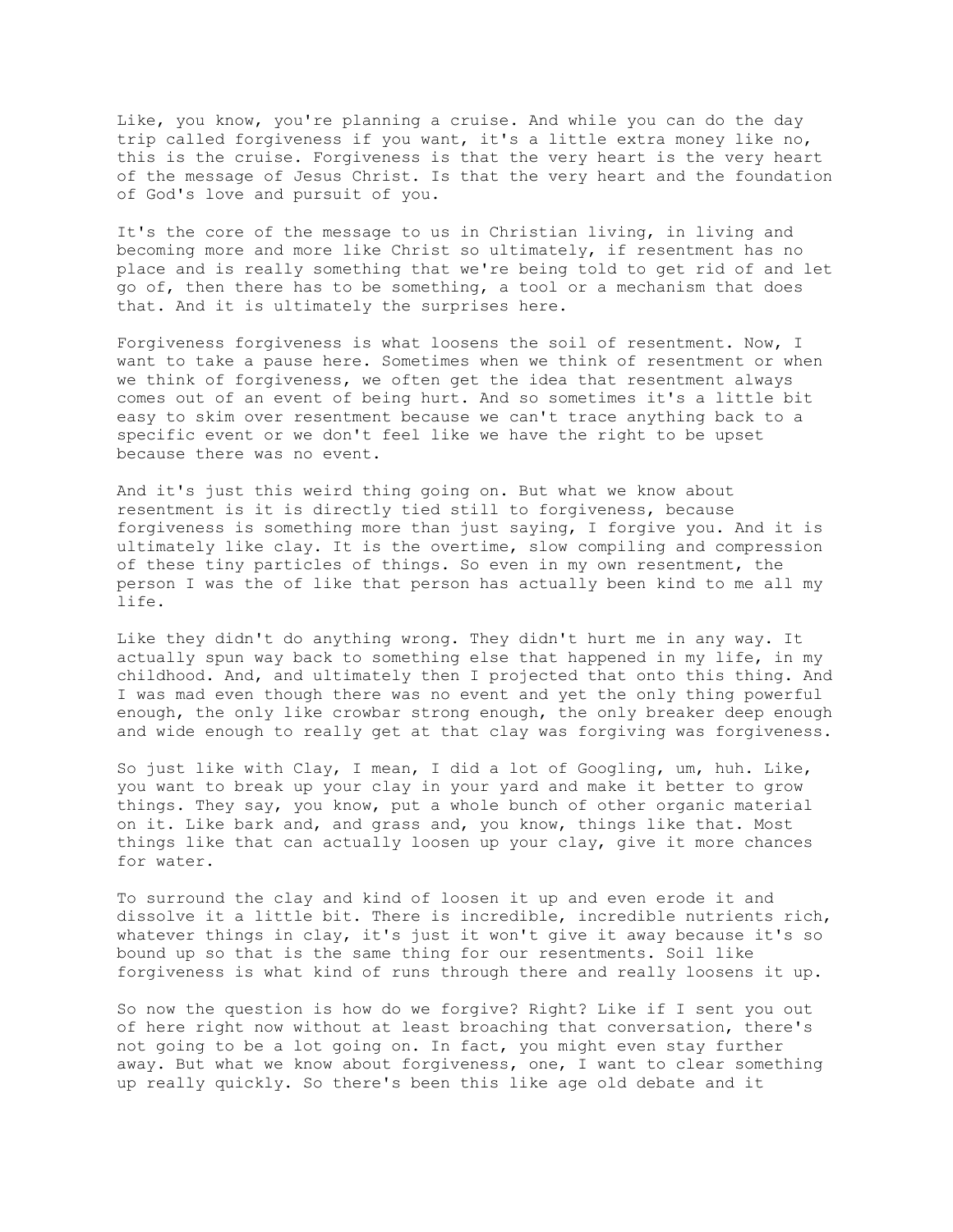sometimes gets politicized, of course, but like it's like, do you forgive and then forget or do you forgive?

And yet you know that it's important to have permission to never forget, you know, and it splits churches and denominations is great. But here's the thing. I don't know the answer. To that. I don't know the answer to that. In my own life, I think the closer I can get to forgetting means I have gone that far in not letting it be a thing that I have really released it.

But I also have heard that remembering continues to hold something and embrace it. So that way it never just gets shoved back under that. We're still holding it and we're actually learning how to bear something rather than just cast it out of our minds and out of our lives. So. So I'm not going to give you the answer to that.

But what I do know is that forgiveness is releasing. It's like those clenched fists it's releasing, and forgiveness is not however, it is not suddenly in forgiveness and approval of what someone has done or how someone has behaved. And it's it's not any in any sort of way, like a like a letting someone, you know, just like telling them, oh, you didn't do anything wrong.

Actually, it's none of that. It's just releasing because ultimately unforgiveness is you've heard this before. I did not coin this. No credit to me for unforgiveness is like drinking poison and hoping the other person dies or at least gets really sick from it because we're in a church. Yeah. So so that's what we need to know about forgiveness.

And we'll kind of enter into this. And I fast forwarded it in my therapy sessions, what happened to me. But the first thing that we do in forgiveness is we have to name it we have to name it because there are so many times in our lives where we have set it aside or we have shoved it so far down the road or in a role that we think that there's just no room for that, or there could be no way.

And so we have to actually be willing to see those areas and let them be there and acknowledge the name this, like this is where I'm hurt or this is who I'm really hurt by, or this is who I have not forgiven in my lives, or this is who I resent The second thing that happens then is we investigated this.

You know, I needed a professional to help me weed through this, but investigating it is actually figuring out why this hurt so bad or why this made me so resentful. And I'm going to give you the real quick fly by here whenever you're entering into this investigation. It is not it's not investigating what they did and what was so terrible about it.

It's investigating why you felt hurt and what's going on in your world that made you angry or resentful and getting to the bottom of that because you can't get to step three until you sufficiently go through this second step of investigation. Because the third step then is what we're going to call countering it, countering it. You see the reason why these things hurt so much when we build up resentment is because through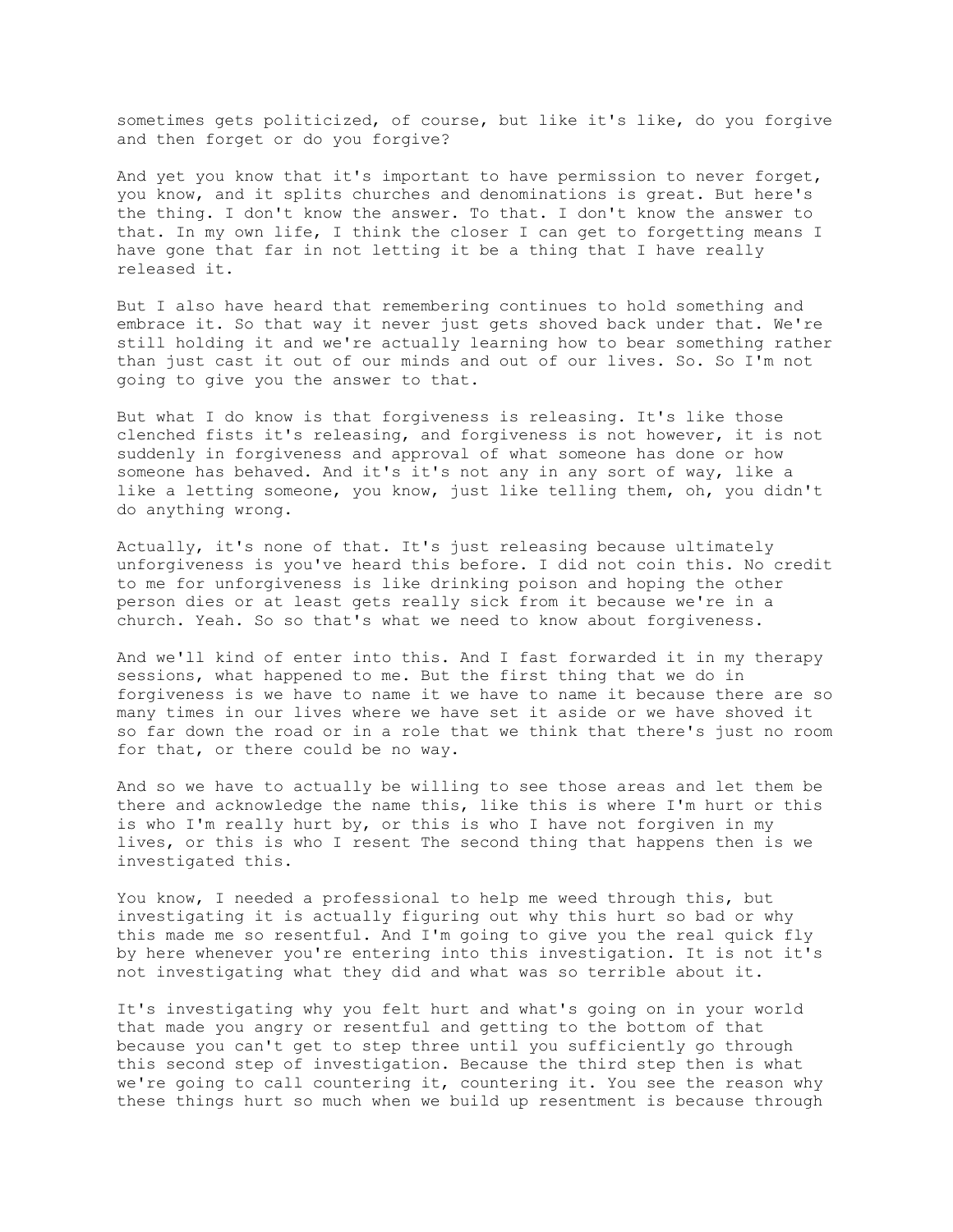someone's hurt or through something that triggers an emotion, a lie that is not true.

Has become a truth in your narrative about who you are, about how you have failed or about how others are superior to you. There's three right there. So when we investigate it, we get to understand why and then we counter it and we go to God's word and word, and we remember the truth about who God sees as who Jesus says we are and we hold on to those truths.

So that way we can take that lie and say, Well, I know things really true, but it is not because this over here is who God says I am. This is what God says He wants to do with my with my feelings and this is who God has made me to be that is perfect in His image. So we cannot and as we continue to go through that now, I've been I've been it's been said that I like to make up words around here.

And so maybe with a new pastor, you'll finally be past that. But until then, step four is then we compassion. Is it compassion? Is it you know, but here's the thing. As we're working through these steps and by the way, they're hard don't don't expect to do this in an afternoon or before you know Mother's Day dinner like it takes work.

But in step four, we can patronize it. And we realize the old axiom is true that broken people break people that hurt people hurt people and that messy people make messes. By the way, you're messy. Sorry about that. But once we can realize that that if there was an event and someone did hurt us, we have to realize that they may look perfect and they may have everything right that you have wrong in your life.

Or they may have succeeded in ways you only dream about succeeding. But no matter what you see on the outside, breaking of others comes from a deep brokenness within another and when you can realize that and realize that you don't want to be another broken person breaking others, then there's room for compassion then there's room for this place to say, Lord, I don't.

I want them. I want them to to be able to heal as well. Whatever they're going through, whatever it is, Lord, I'm not letting them off the hook, but I want you I want you to be with them because nobody should have to deal with that hurt or that brokenness alone.

Great compassion, is it. And then finally, only after we go through those steps can we actually release it. Oh, by the way, I forgot this. Did you know that when you start thinking in compassionate terms or compassionately about someone, it actually starts changing your brain don't tell me God didn't create something incredible inside of you. When you start thinking in terms of compassion, it starts changing your neurological pathways that's good.

Then we then we move to step five here, and that's releasing it, and it's finally being able to say, Lord, I'm no longer going to hold this I don't want to. It's making me a broken person. I don't want this anymore. I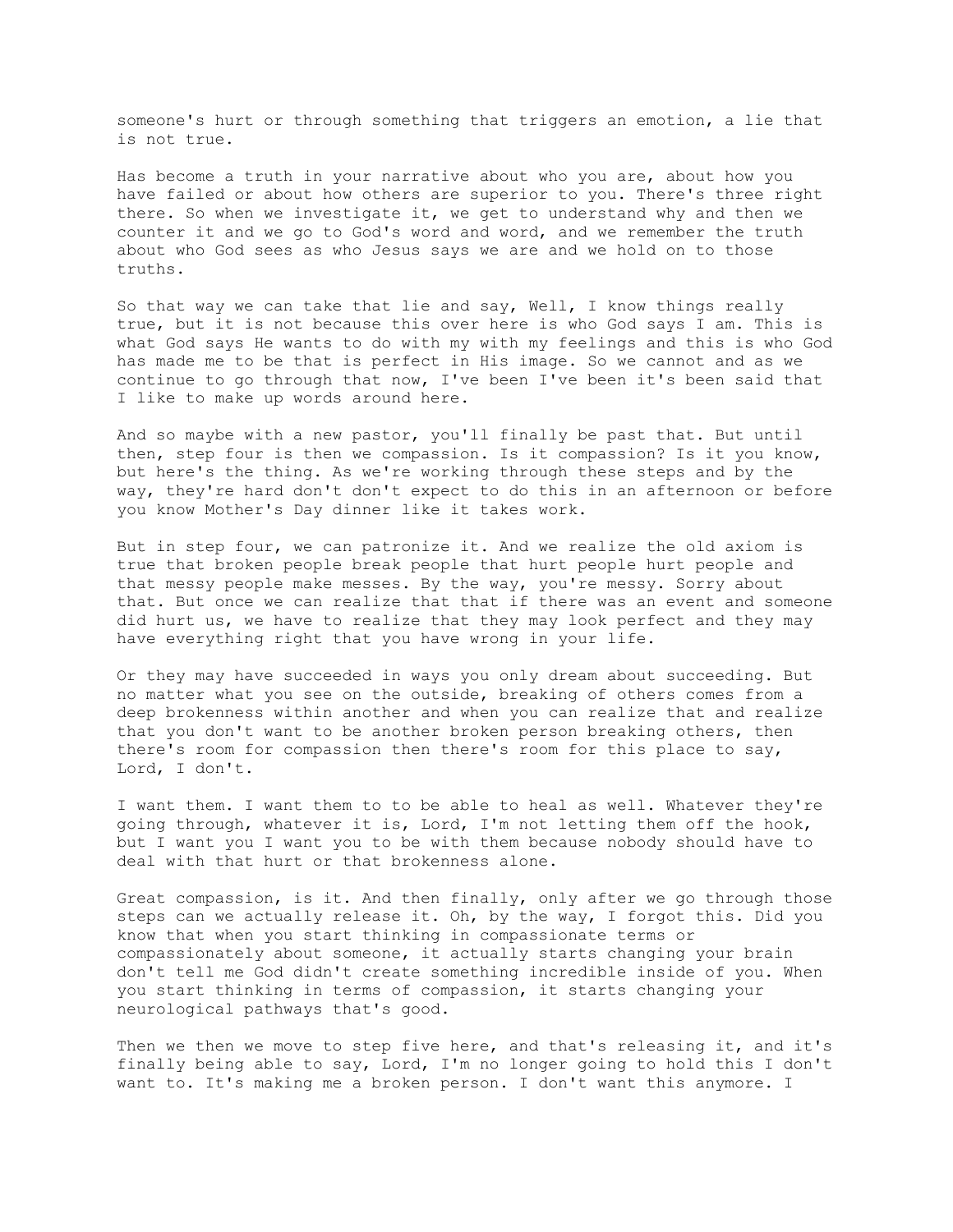don't want to live under this weight. I don't want to be like, clay, hard unyielding and caused damage when I swell or shrink.

I want to do that. And I don't want this person to be held captive by my resentment and then finally, this is probably the hardest step and was the hardest for me. Step six is to is to cover it is to cover. And what I mean by that is praying for that person and what I mean praying for that person.

It's not like help them see the wrong. Are there ways and, you know, help them finally get better or help someone really convict them about what a terrible person, you know, like this? None of that. In fact, what my therapist led me through is he took a he said he said, I want you to list ten things that you really pray for, for yourself and desire, like in the depths of your heart, look for yourself.

So I you know, it took me 9 seconds to list ten things like I'm pretty in touch with those and then he said, OK, now I want you whenever you pray for this person, I want you to pray for 21 days straight every day. I want you to pray those ten things for that person and I was like, No, I don't think so.

Thanks for your help, Doctor.

And I did it and it was great because he's like, he's like, Look, you don't have to mean it at first. Don't be you don't have to worry about being genuine, you know, like, just pray, you know, like, dear Lord, I don't mean this, but I hope this person succeeds in their life. But it was really cool because as I went through the process of 21 days, it was like maybe day 20 and now like day 12 and I was like, actually like starting to really care for this person.

And I started to mean it. Then I quit because I didn't want it. Now I saw that transformation and I saw what God does learning to live in forgiveness with high quotients of forgiveness and reconciliation in our hearts. I don't care who you are, you can be the most macho, macho man in this place or in Lincoln, Nebraska, or whatever, Mr. Universe, or you can be, you know, like the most the most like goal oriented, like kick butt mom and executive, like.

But at the bottom of this resentment is for all of us. And it's a good thing and it's beautiful. And we actually become more human and we become better soil when we learn to forgive and live by forgiveness. So Matthew records this incredible line with Jesus. This is Jesus first teaching about the Lord's Prayer. And by the way, I don't know if you recall in the Lord's Prayer where he says How's it go?

So forgive us our trespasses as we forgive those who trespass against us. Do you realize that that's actually a conditional thing forgive us. Ours as as as as we forgive others, theirs so as to say, Jesus teaching us this foundational prayer for all of eternity as we forgive others, Lord grant us forgiveness in our own lives. And Jesus wraps up the prayer and says, for if you forgive other people when they sinned against you, your Heavenly Father will also forgive you.